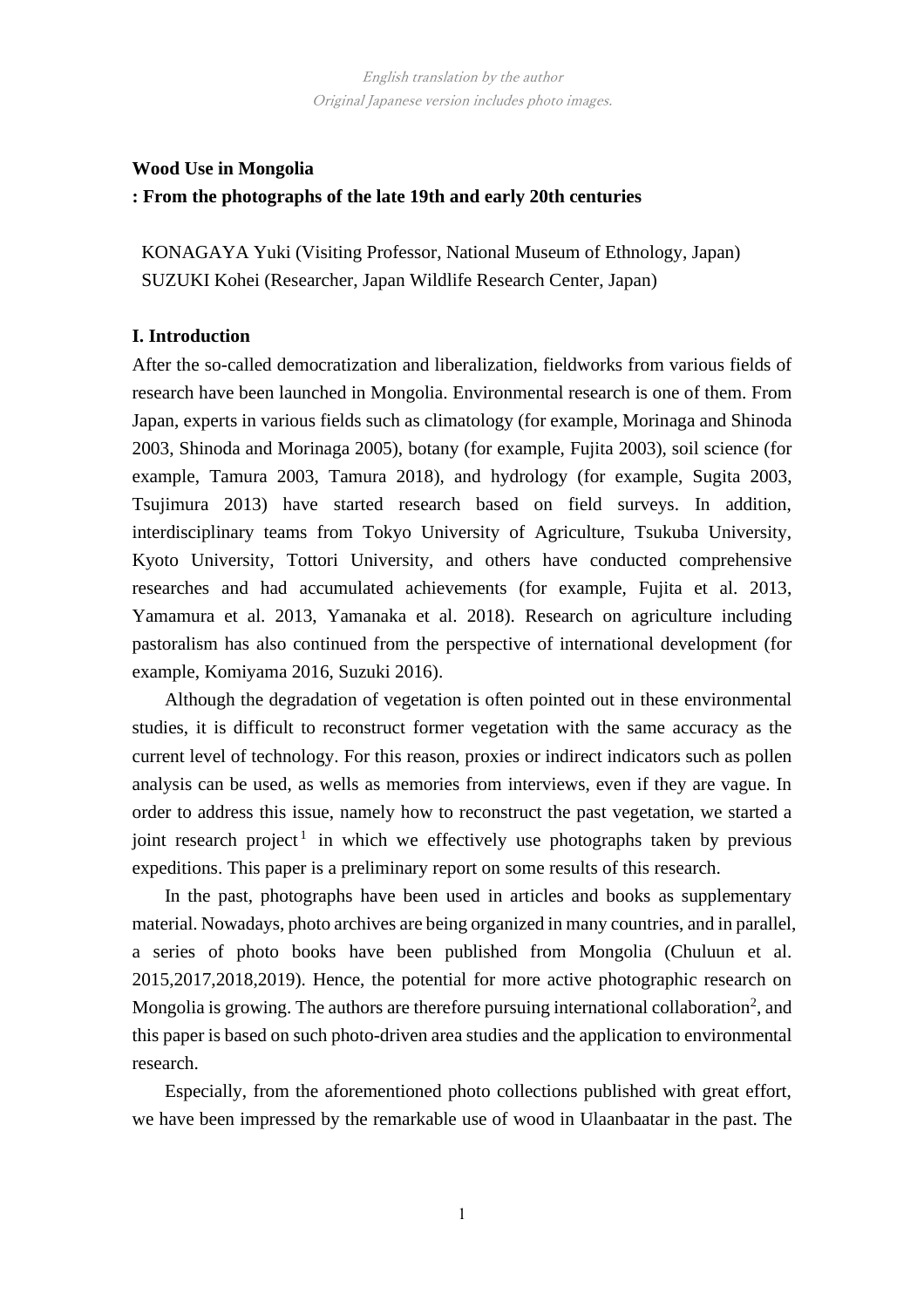aim is to reconsider the image of the Mongolian plateau, which has been perceived solely as steppe and desert.

In this article we concentrate on wood, lumber and log. We should distinguish these words from each other, excluding the quoted parts. Here wood means the trees as resources and also the area of small forest. Lumber is the wood cut and prepared for various materials including firewood. Log is a tree only peeled off and belongs to the wide range of lumber.

In the travelogue of A.M. Pozdneyev (1851-1920)'s *Mongols and Mongolians*, there is a great deal of details about lumber including lumber trade, because his trip in 1892- 1893 was originally commissioned as a commercial survey. However, twenty years later I.M. Maisky (1884-1975) was concerned mainly with the livestock industry, and did not mention wood industry (Maisky 1921). Therefore, we refer quite often to the description by Pozdneyev, adding some information within the square bracket.

On the other hand, there are photographs taken by many travelers. All website citations were accessed on 30 January 2021.

### **II. The use of wood in Ulaanbaatar**

In the capital city of Ulaanbaatar with board fences of *ger* district have always attracted people's attention as a unique sight. The city's landscape has been characterized by wooden fences since the time when it was known as Ikh Khüree (in Mongolian *ikh khüree*, a large enclosure), called Khure in and Urga (from Mongolian *örgöö*, a palace) in Russia and the West. Previously however, the wooden fence was not necessarily made by boards as we know them today, but rather log enclosure that were prominent as follows.

As for the population of Urga, Pozdneyev notes that the number of lamas in the central part of the city was 13,200 in 1877 and 13,850 in 1889 (Pozdneyev 1971:52); after the city was named Ulaanbaatar in 1924 and the lamas and foreigners were removed, the population dropped to 10,385 in 1935. At the end of the 19th century and the beginning of the 20th century, the city had a population of about 10,000.

### **1. Larch log enclosure**

Fig. 1 is an illustration from the English translation of the travelogue by I.M. Przhevalsky (1839-1888) (Prejevalsky 1876:14). The illustration, based on hearsay information, further emphasizes the fence surrounding the tent.

Fig. 2 is an illustration from a travelogue by the French traveler, Victor Meignan (Meignan 1876:284). The subtitle of the book states "with a map and 15 engravings by L. Breton, based on sketches and photographs by the author", but it is not clear what kind of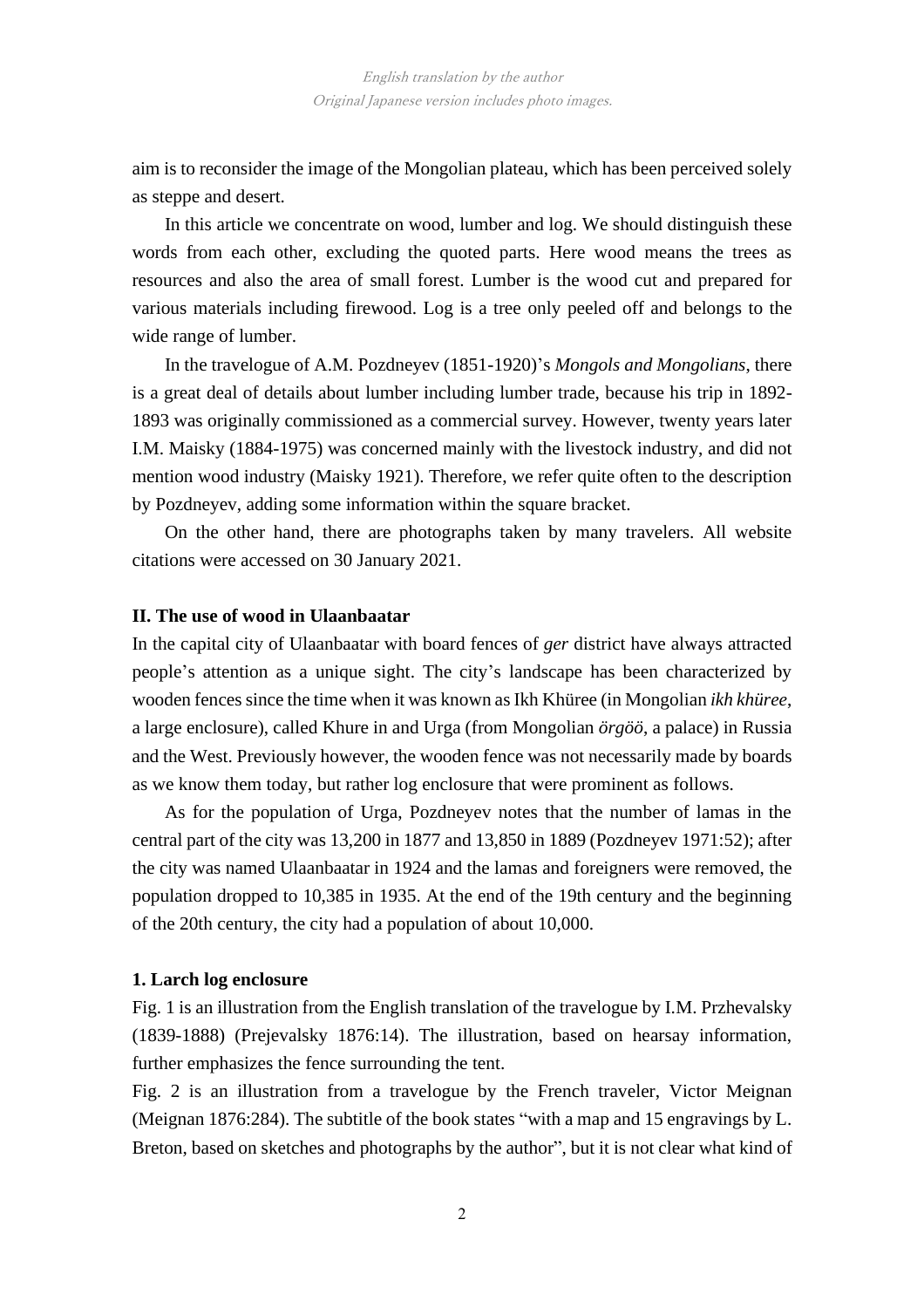photographs were taken. Corresponding to the description in the travelogue, there are the pavilion with the large Mani-wheel, and the flags along the fence surrounding the tent, as well as standing trees. The fence is depicted as a wall of pointed logs.

At the same period, photographs were also taken. We hope that photographs would make these specific aspects clearer.

Photo 1 is taken by A-N.E. Boyarsky in 1874. So far it is considered to be the oldest photograph of Ulaanbaatar. Unfortunately, the quality of the wall is unclear, but a tentative fence made of lumber (narrower lumber) is visible (right). It appears to be an arrangement of lumbers in the foreground (left).

Photo 2 is a landscape of Urga from the travelogue of Pozdneyev, "Khamba Street in Khure (Entrance to Khure)"<sup>3</sup>. It shows, in the fence, flag and tree depicted in the illustration in Figure 2. However, the fence is not clear neither. It is also possible to see the wood piled up on the wall around the gate, as described below. The photographer is Fyodorov, who ran a photo studio in Khyahta and worked as an assistant to the famous photographer Chalushin<sup>4</sup>, who accompanied G.N. Potanin (1835-1920) (Konagaya 2021:532).

Pozdneyev describes the appearance of Urga by dividing it into three parts: the central temple district called Khure, the Gandan district to the west of Khure, and the Han Chinese trade center to the east called Maimacheng.

The following is what he said about Khure.

…when you enter the Khüree, you can see nothing but fences (khashaa) and gates( üüde). The fences, for protection against thieves, are always built very high of upended larch logs, and the small folding gate is always painted red and crowned with a tablet with the *om* carved on it, over which a wind-driven khürde is also attached. To make it still more difficult to climb over the fence, the rich construct a penthouse against it on the inside, and on the top of these penthouses they pile wood, so that a fence three and a half sagenes  $[2.133 \times 3.5 = 7.5 \text{ metres}]^5$  in hight can by no means be regarede as a rarity at Urga (Pozdneyev1971: 64).

As for the Gandan temple district, he says that the structure is the same as in Khure, with the main temple and square, and monks living in the vicinity (Pozdneyev1971:76).

And also, as for the Maimacheng, unlike the above-mentioned temple area, it was spacious, and the Mongols began to live in the area originally reserved for Han Chinese.

The Chinese section of the Mai-mai-ch'eng consists exclusively of shops, and the prosperous ones have the following external form: Their outer fence facing the street is constructed, as in the Khüree, of larch log fixed upright, usually coated with clay, so that the entire Mai-mai-ch'eng has the appearance of being constructed of clay. In its very center a broad gate leads into the courtyard, the doorposts of which are sometimes pillars of bricks and ornamented with pilasters, but more often simply wooden beams, set directly against the clay fence (Pozhdneev1971: 79-80).

He then goes on to describe the Mongolian settlements as follows.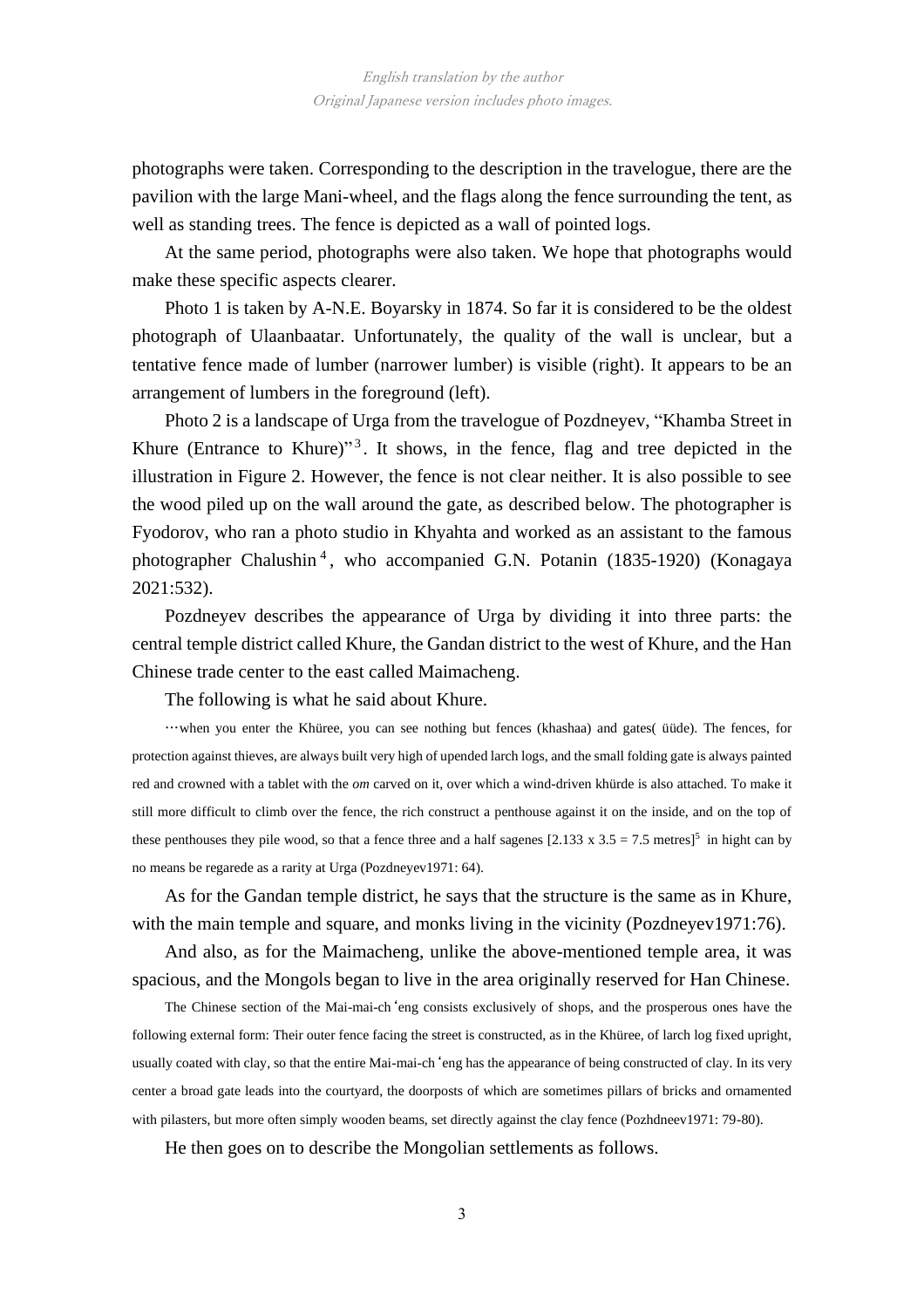Even from the street the dwellings of the Mongols differ from those of Chinese. Their fences are not faced with clay and present the appearance of palisades of larch logs. The gate of every house, which are without the penthouses that the Chinese always have, are painted red with monotonous regularity and, in complete contrast to those of the Chinese, are never open. The Mongols never ride in carts, and it is for this reason, properly, that they have no need of a gate. They enter themselves or drive their livestock or lead their saddle horses through wide wickets, which are lacking in the Chinese houses. Behind the fence the Mongols always have a large courtyard, but they never build many outbuildings in them, and for the most part these are confined entirely to sheds along the fence, under which stand the carts if the proprietor of the house is in the carrier's trade, and, if not, boxes, vats, and so on are kept here. In the middle of the courtyard there are one or two yurts, exactly identical with those we saw in the dwellings of the lamas of the Khüree. Here the Mongols spend the winter. A baishing [fixed house] is built behind the yurts, in which the Mongols lives in summer. Well-to-do Mongols have two or three baishings, through it is unnecessary to give a description of them, as they are all built in the same style, both in the case of the Chinese and of the Mongols (Pozdneyev1971: 85).

Thus, even in different areas, the Mongolian settlements were uniformly surrounded by logs of deciduous pine, or larch (*khar mod* in Mongolian, *Larix sibirica* in scientific Latin name). For example, here is a photograph from photographic archives of the National Museum. Photo 3, taken by S.L. Pälsi (1882-1965), an archaeologist and photographic expert who travelled to Mongolia with G.J. Ramstedt (1873-1950) from Finland in 1909. A log-wall can be seen in the background of the people in the photograph entitled "Beggars in Urga".<sup>6</sup>

In the case of the Han Chinese settlement, on the other hand, the enclosure is clearly characterized by being covered with mud. The pile of logs for firewood on top of the mud wall is more clearly shown in a Photo 4, taken in the 1890s by A.A. Lushnikov, tea traders in Kyahta<sup>7</sup>, on a trip to Urga (Chuluun and Ivanov 2015:228).

Among the log enclosures, the prison in particular attracted the attention of visitors because of the dignity caused by the height of its logs. R.C. Andrews (1884-1960), for example, says of a typical log fence;

It seemed that here in Mongolia we had discovered an American frontier outpost of the Indian fighting days. Every house and shop was protected by high stockades of unpeeled timbers, and there was hardly a trace of Oriental architecture save where a temple roof gleamed above the palisades (Andrews 1921:62-63).

Furthermore, he said the following about the prison;

Not far beyond the Custom House is what I believe to be one of the most horrible prisons in the world. Inside a double palisade of unpeeled timbers is a space about ten feet square upon which open the doors of small rooms, almost dark (Andrews 1921:80).

This is exactly what is shown in Photo 5. It was taken by Mrs. Andrews; Yvette Borup Andrews (1891-1959).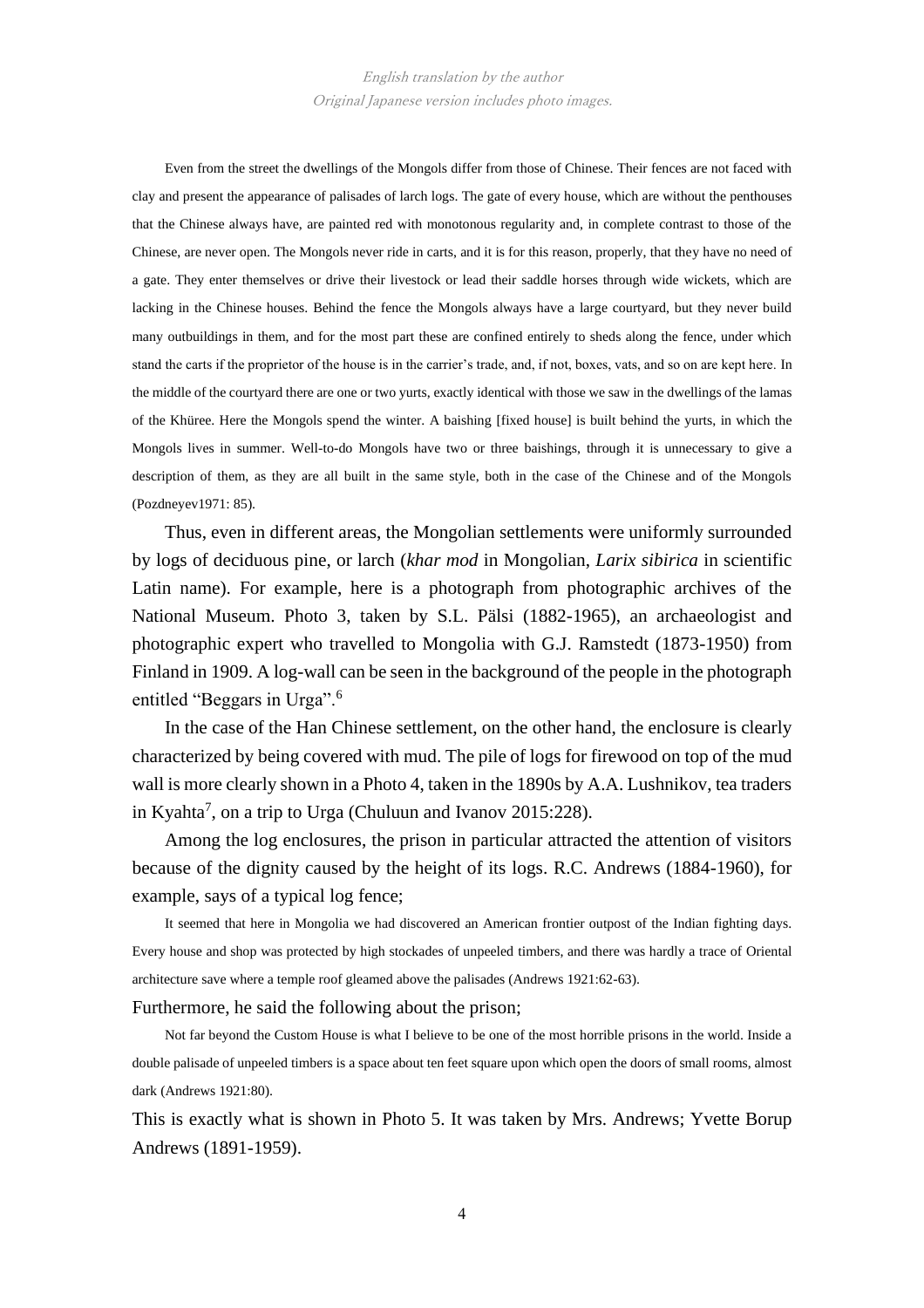As described above, there were many log enclosures or fences of peeled lumber in city of Ulaanbaatar in the past, rather than the board fences that dominate the ger areas today. It is fair to say that the log fence was more harmful than the board fence, as it consumed the forest resources much more.

### **2. Use of firewood**

As for the landscape of the city, Pozdneyev referred to the piles of firewood on the walls of the fences or enclosures, as mentioned above. In some of the photographs, the firewood piled up on the wall is more impressive than the enclosure itself. For example, the aforementioned Lushnikov left a series of four photographs of lumber merchants (Chuluun and Ivanov 2015:179-183). Photographs numbered 56 to 59 show the removal of lumber by ox cart. In the photo numbered 58 of this series (Photo 6), thick lumber can be seen stacked on the ground and thin lumbers stacked on the wall. The one piled up on the wall is too short to be used for building, so it is probably used for firewood. There is also a square-shape pile which looks like a pile of boards.

The square-shaped piles can also be seen in other photograph (Photo 7), taken by the Danish doctor Krebs, C.I. (1889-1971) in the 1920s. It shows a corpse being eaten by dogs in the outskirts of the city, behind it firewood is piled up in the shape of a square column. In Pozdnev's "*General view of Urga (Khure) from the west*", the dark area at the bottom right of the picture is presumably a pile of firewood (Photo 8).

The scene was also depicted in a painting by Jugder in 1912(Fig.  $3)^8$ .

The species of trees used for firewood is not specifically mentioned by Pozdneyev, but about the Mongolian works around Uriyas city in west Mongolia the following descriptions are recognized.

Firewood is never sold at the lumberyards in Uliyastai, and Chinese never engage in collecting it. This is a speciality for the employment of Mongols in the vicinity. Mongols fell timber for firewood mainly in the mountains which border the banks of the Bogdoin goul, and they transport this firewood in ox-drawn wagons (Pozdneyev 1971: 175-).

Here all of them are engaged in the cutting of firewood and its delivery to the city for sale. Some burn charcoal, but this is infrequent and on an extremely small scale (Pozdneyev 1971: 244).

There is also a place called *Baga Modchin* about three kilometers from the riverbank of the Tuul River after the ferry crossing, and further south is a place uphill called *Ikh Modchin* where there are Mongols who specialize in the sale of firewood. *Modchin* means a man of wood. *Baga* and *Ikh* mean small and large respectively. They are introduced as follows.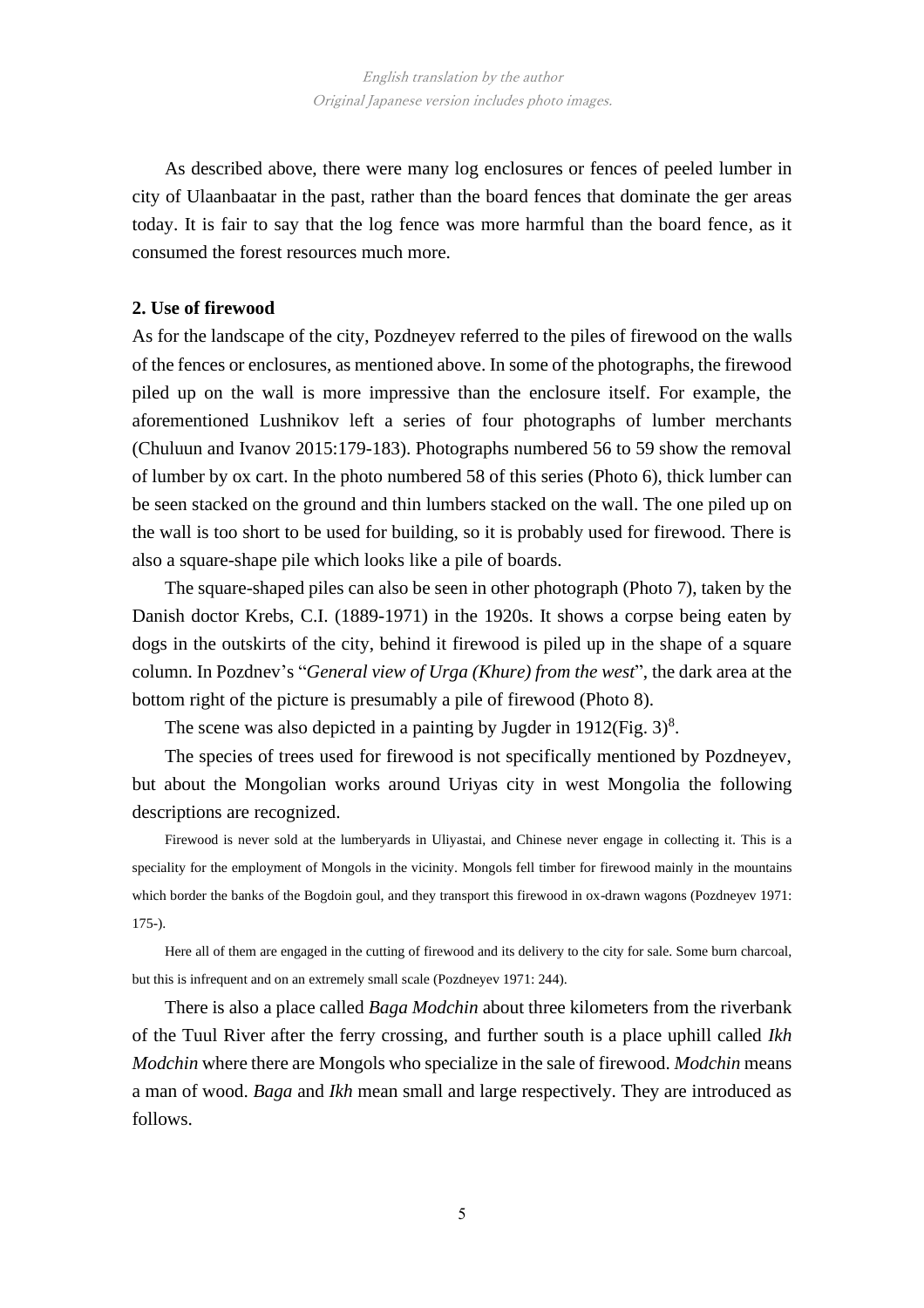About two and one-half or three versts distant from the Tuula is situated an ail which is known by the general name of "Baga-modchin." This is the first and smaller settlement of Mongols required by their obligations to supply firewood for heating the government and office buildings in Urga; besides this, the mountains above and along the Tuula River (Pozdneyev 1971: 396).

From the point at which the road to Donkor Manjusirin-khid cuts off, the Choirin route begins to rise noticeably onto a level and gently sloping elevated area, which has the name of the nomad lands of the Yekhe Modochins because laid out here are the yurts of the main body of the Mongol woodsmen, who were obligated to supply fuels to the offices in Urga (Pozdneyev 1971: 398).

Thus, there were Mongol settlements that lived on cutting down trees from the surrounding mountains upstream of the Tuul River and supplied larch and other trees as firewood to the city. In addition, the place where the Mongols sold firewood in Urga is depicted in the lower part of the above picture (Fig. 3). It corresponds to the present-day Bömbögöl shopping mall in Ulaanbaatar<sup>9</sup>.

According to Idshinnorov, in that place "at the end of the 19th century and the beginning of the 20th century, the number of urban inhabitants constantly increased and the demand for firewood was high. The people of Khangai, who were blessed with forests, sold a lot of firewood on the urban market, while the people of the Gobi and steppes sold a lot of dung and *khargana<sup>10</sup>*" (Idshinnorov 1986:41).

Photo 9 shows a man carrying cut lumber, and Photo 10 shows a survey team using camels to carry firewood (shrubs of fuel).

#### **3. Export of lumber**

Photo 11 shows a pile of thick logs on the ground, about 20-30 cm in diameter. This is not the kind of firewood that Pozdneyev refers to, but rather the product of a lumber merchant.

In describing Urga, Pozdneyev gives the history of its establishment as a temple town, and then, following the appearance of the town, he describes the commercialization of lumber in detail. With some exaggeration we can say that he is rather describing lumber trade (Pozdneyev1971: 83-84). This article is divided into sections with headings and partial extracts to give an overview.

 $\langle$ The number of lumber dealers $>$ 

Here too, in the south and especially in the southeast sections of the Mai-mai-ch 'eng, the Urga timberyards are concentrated. It should be noted that the timber trade is one of the rather large branches of Chinese industry at Urga, and in the Urga Mai-mai-ch'eng and Khüree together there are nearyly a hundred offices dealing in this item…….. The total annual value of timber exported from Urga is as much as one hundred thousand rubles or a little more. <Logging area>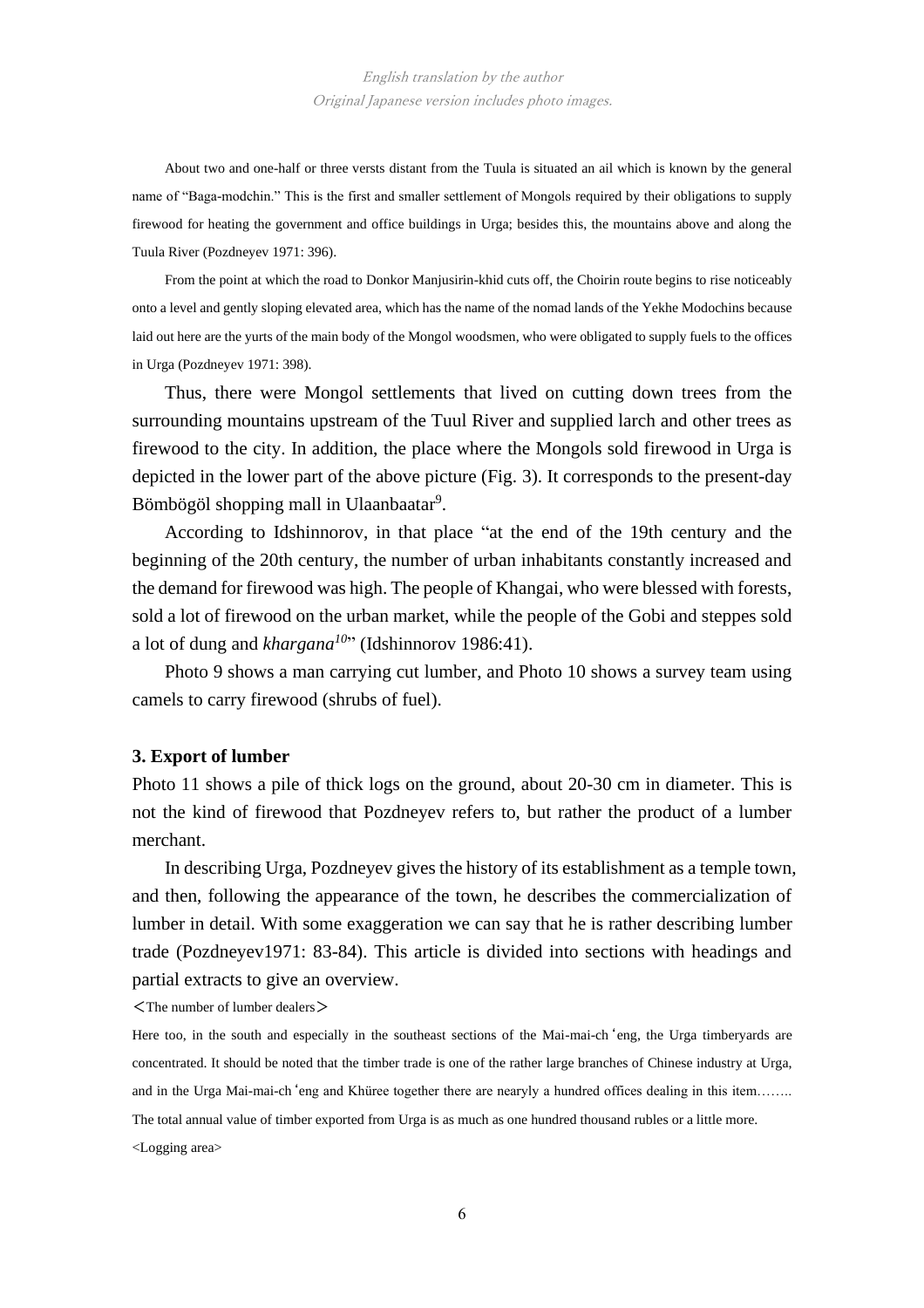English translation by the author Original Japanese version includes photo images.

The timber is prepared in the vicinity of Urga, mainly north of here, at a distance of about eighty versts [1.0668km×80=85km]. ….

<Forest use contracts and labor contracts>

The prosperous timber firms negotiate for this with the hoshuns [banners] and rent from the hoshun authorities separate tracts of timber for felling which belong to the latter and are situated in the mountains. They then send their Chinese workmen there, although they also hire Mongols to assist the latter, and together these workmen prepare the wood for market. For their work in work in hewing the timber, the Mongol workmen receive from ten to twenty shara tsai [It means literally yellow tea, and equals to one thirty of the brick tea, or 2 kopecks], per log from the Chinese firms, depending upon the length and thickness of wood. Less prosperous firms buy lumber in small lots from the Mongols, who long ago learned from the Chinese how to make timbers in the form they require and in the accepted dimensions. These timbers are always of the same length and width, namely seven Chinese ch'ih [1 ch'ih is almost 30cm]in length and one ch'ih in width; the thickness, however, varies, and is reckoned by so-called "marks." Each mark comprises two Chinese ts'un[1 ts'un is almost 30mm], the length and width as described above. A lumber is from five to nine marks in thickness.

#### <Export>

The sale and export of lumber from Urga is carried on almost the entire year round and diminishes to a certain degree only in spring. The principal export trade is with Khökhe Khoto, Kalgan, and to a certain extent, Doloon nuur. The lumber is transported in summer on ox-drawn carts and in winter by camels used as pack animals. Special caravans taking lumber from Urga, however, are very seldom fitted out. It is picked up and taken from here on the return trip by carries bringing manufactures from Khökhe Khoto, tea from kalgan, and flour from Doloon nuur. Of course, the first concern of these drivers is always to take back the easiest load, for example, hides, wool, hair, and other raw materials. If, however, they do not find these articles they will also take lumber, in order not to take their camels or carts back empty. There are, however, drivers from Khökhe Khoto and Feng-cheng who, before leaving home, when they accept an order to deliver manufactured goods to Urga, at the same time contact to bring lumber back to Khökhe Khoto. The number of ssuch drivers is always of critical importance in fixing the price for the delivery of lumber from Urga to the south.

#### $\langle$ Export volume $\rangle$

Yearly, the amount of lumber sent out of Urga is as follows: from one thousand to sixteen hundred cartloads and nearly two thousand camel loads to Khökhe Khoto, and , if we take the average for each cart camel at twenty-eight marks, from eighty thousand to one hundred thousand marks; from one thousand to fifteen hundred cartloads and from two thousand to three thousand camel loads to Kalgan, that is , from ninety thousand to one hundred forty thousand marks; only fifteen thousand to twenty thousand marks are computed as exported to Doloon nuur….

<Lumber prices>

It is rather difficult to ascertain the cost of timber for the Urga merchants themssselves who retnt it from the Mongols for felling. The price us set by the Mongols according to the size of the tract, at from five to fifteen bales of tea a year, with the tract being measured only approximately. Payment for the lumber is also for the most part made in tea, although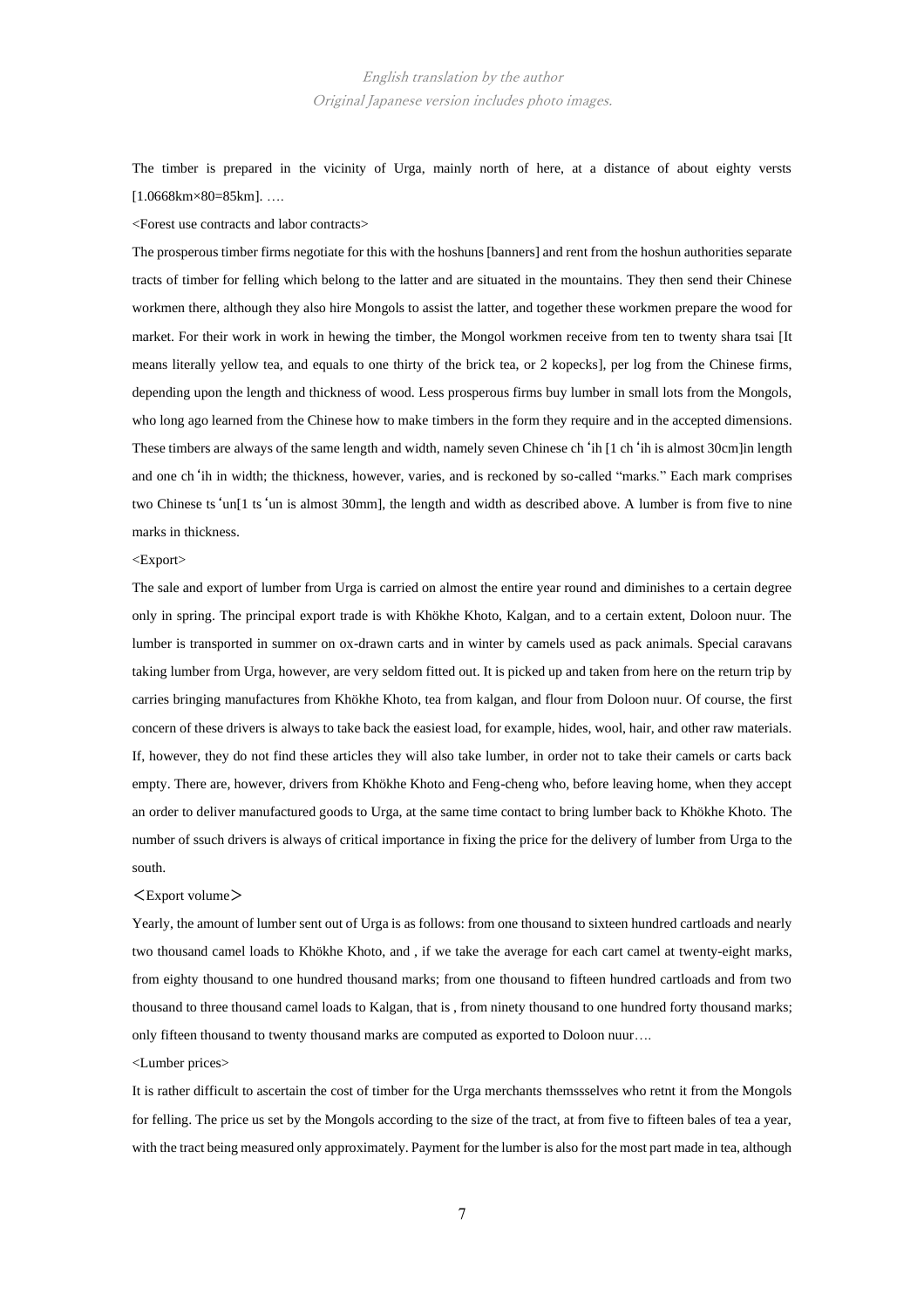## English translation by the author Original Japanese version includes photo images.

there are cases of the Chinese paying both in silver and in merchandise. The less prosperous firms buy lumber from the Mongols at a rate of from twelve to fourteen shara tsai, that is, from twenty-four to twenty-eight copecks, per a mark. …

#### <Square lumber>

The majority of the average and less prosperous firms dealing in lumber in the Mai-mai-ch'eng, and all lumbermen without exception who do business in the Khüree, in addition to selling lumber, also deal in various wood manufactures such as carts, dishware, household furniture, utensils, and so on. These are sold mainly to the local Urga Mongols as well as to the Mongols of the plains, and not a single firm does a business of less than forty bales of tea in various kinds of wooden articles.

#### <Charcoal>

The shops at Urga that deal in lumber do not engage in charcoal burning: this trade is concentrated for the most part in the hands of the Mongols themselves, although in the Mai-mai- ch'eng there are also two or three associations of Chinese workmen who make their living from the manufacture and sale of charcoal, for which purpose they rent forest tracts in the same hoshuns.

In the painting entitled *One day in Mongolia,* drawn by Sharav in the 1910s, the upper left-hand corner shows people cutting wood. They are all naked on top (Fig. 4). In the same time, about half of the people working on the farm are also depicted naked on top, and almost none of the people working on the cattle are naked. These distinctions suggest that the nudity of the upper half of the body might be a representation of the Han Chinese. At the very least, the carpentry tools used for felling and the frame saws for sawing are all of Chinese origin, indicating that the techniques of felling and sawing were not domestic.

Furthermore, it is interesting to note above that the charcoal was manufactured by Mongols. Sharav's painting *One day in Mongolia* also depicts charcoal making in a kiln, although this has not received much attention (see Fig.  $4$ )<sup>11</sup>. Andrews who went into the forests nearby Urga for hunting to make stuffed animals watched the remains of charcoal pits, that is kiln in the forest, and ox cart carrying trees, as exactly as Sharav draws.

As yet this land has been but lightly touched by the devastating hand of men. A log road cuts the forest here and there and sometimes we saw a train of ox-carts winding through the trees; but the primitive beauty of the mountains remains unmarred, save where a hillside has been swept by fire. In all our wanderings through the forests we saw no evidences of occupation by the Mongols except the wood roads and a few scattered charcoal pits. These were old and moss-grown, and save for ourselves the valleys were deserted (Andrews1921:168).

The activity of the lumber trade described above is made clearer by photographs. Photo 6 shows the pile of wood on the wall taken in the West Damnuurchin (in Mongolian, *damnuurchin* means balance-bearer.) It appears to be a north-south view of a street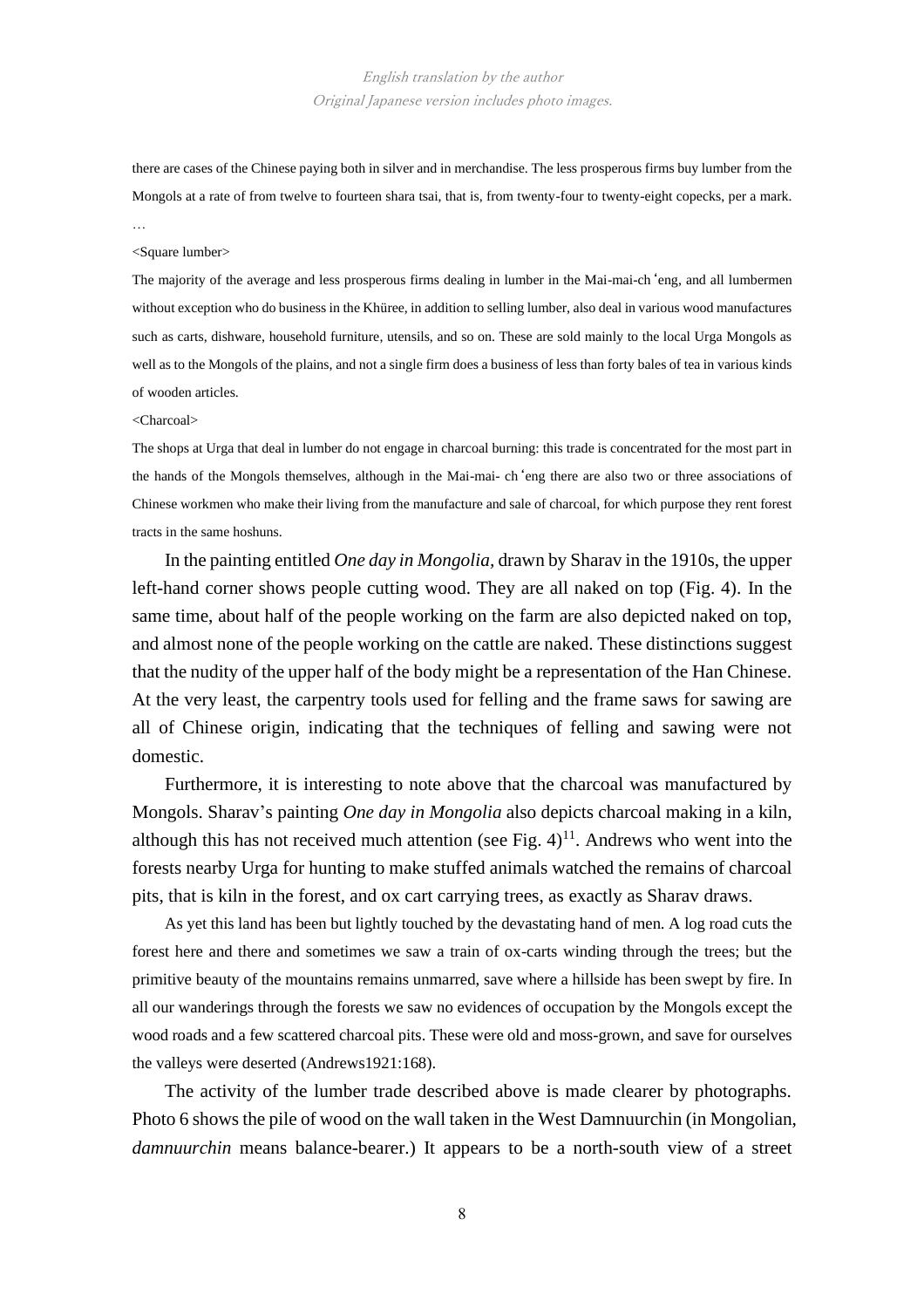running north-south through the middle of the Yesön Gudamj district (in Mongolian *yesön gudamj* means nine streets).

Photo 12, taken in the city by Mrs. Andrews, confirms that the ox-carts were loaded with both logs and planks. This type of ox carts is unique to Mongolia, which is also depicted in Sharav's paintings (Lomakina 1974: 91), and are called *Khasag* carts in Mongolian, and are axle-rotating (fixed to the rotating wheels), with the body on the axle (Umesao1990: 597-598).

As the quotation above clearly shows, during the tea trade between Russia and China, the forest resources were the main source of cargo for the return journey. It is not an exaggeration to say that Ulaanbaatar was a city of wood, including its own consumption of firewood by the Mongols.

# **III. Conclusion**

The photographs and descriptions in the travelogue confirm that Urga and Ulaanbaatar were, surprisingly, the major centers of lumber consumption (including export) on the Mongolian plateau.

Table 1 shows a history of the temple's various locations which was the center of former Ulaanbaatar until it was fixed in its present location, and also shown on the map (Fig. 5). It can be seen that the temple moved from one place to another usually on the border between forest and steppe, gradually approaching to its present location.

In the past, the major capital cities of the nomadic world were located in the middle of the grasslands and played a central role in the functioning of the city, whereas the temples as center of Tibetan Buddhism have always moved around the periphery of the forests. At the moment, it is speculated that this may be due to the need for fuel to produce the Buddha statues. It became fixed due to the crossing of the Russia-China trade road and became a center of huge consumption of forest resources, not only for its domestic consumption as firewood but also for the export of lumber. As a result, it is not difficult to imagine that the forest resources receded. As early as 1930s A.D. Simkov was concerned about the depletion of forest resources (Batjargal 2007: 59, Konagaya et.al 2008: 113-115).

Maisky mentions S.A. Kozin, a financial advisor sent by the Russian Empire to Mongolia in 1914 (Maisky1960:227). Kozin laid down the regulations on forest use, ever since "the forest use tax is still called *goojin* in Mongolian after Kozin's name" (Idshinnorov 1986:43). However, its economic importance has since been ignored just like Maisky's neglect of forest resources. For the Soviet Union, the forest resources probably were provided by wide Siberia within their own large territory.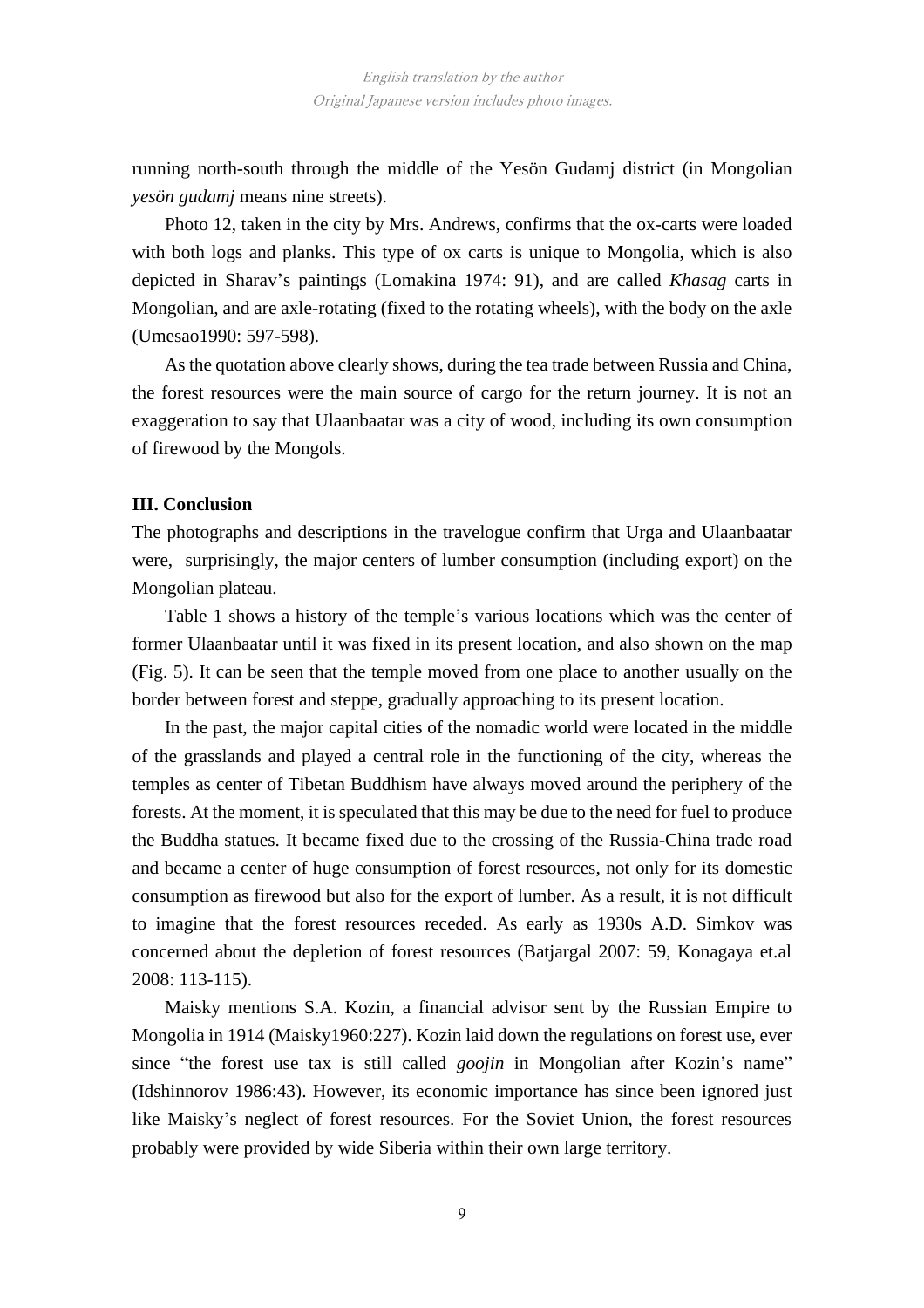Of course, the significance of the steppe forest on the Mongolian plateau has long been recognized, as *Khangai* is associated with the Mongolian verb *khangakh*, meaning to satisfied. Amongst other things, Ulaanbaatar is located in a place where, if you approach from the south after crossing the Govi you can finally see the green of the trees, and if you approach from the north after passing between taiga forests you can finally see the plains. In short, the site has been chosen as one of a contact point where the forest and grassland areas meet.

Nevertheless, the study of forests and lumber has been neglected in comparison with grasslands and livestock. This may reflect the fact that Mongols themselves have not been universally engaged in these activities, even if they have been partially or regionally involved. In the future, however, it will be necessary to pay more attention to the significance of forests to influence the choice of centers on the Mongolian plateau, as we have shown in this paper.

In this paper we have not dealt with the woodwork described by Pozdneyev. Since it is possible to correlate the market with a number of photographs, it is appropriate to address this issue again in the context of the reconstruction of Urga or the history of the development of Ulaanbaator. On the other hand, aspects that require quantitative analysis, such as the export of lumber, we will have to wait for the opportunity to explore the archives. As for environmental studies, we would like to deal with specific cases of deforestation, using Simkov's research reports from the 1930s as well as Pozdneyev's.

#### **Acknowledgements**

This work was supported by JSPS KAKENHI Grant Number JP17H000897 "Analyzing the Historic Photographs of Mongolia" and Joint Research Project 02B2001 "Research on environmental problems using old photographs", Arid Land Research Center, Tottori University. We would like to express our gratitude to them.

#### **List of illustrations and captions**

Fig. 1 Urga's street in the English translation of Przhevalsky's book (Przhevalsky 1876:14) According to the list of illustrations in the book, it was borrowed from the Tour de Monde. The golden roof and wooden fence of the palace of the Bogd are impressively depicted.

Fig. 2 The streets of Urga in V. Meignan's travelogue (Meignan 1876:284) It is a record of a trip to Urga in 1874. It features a log fence, flags, standing trees and a mani-wheel shed, drawned according to the description.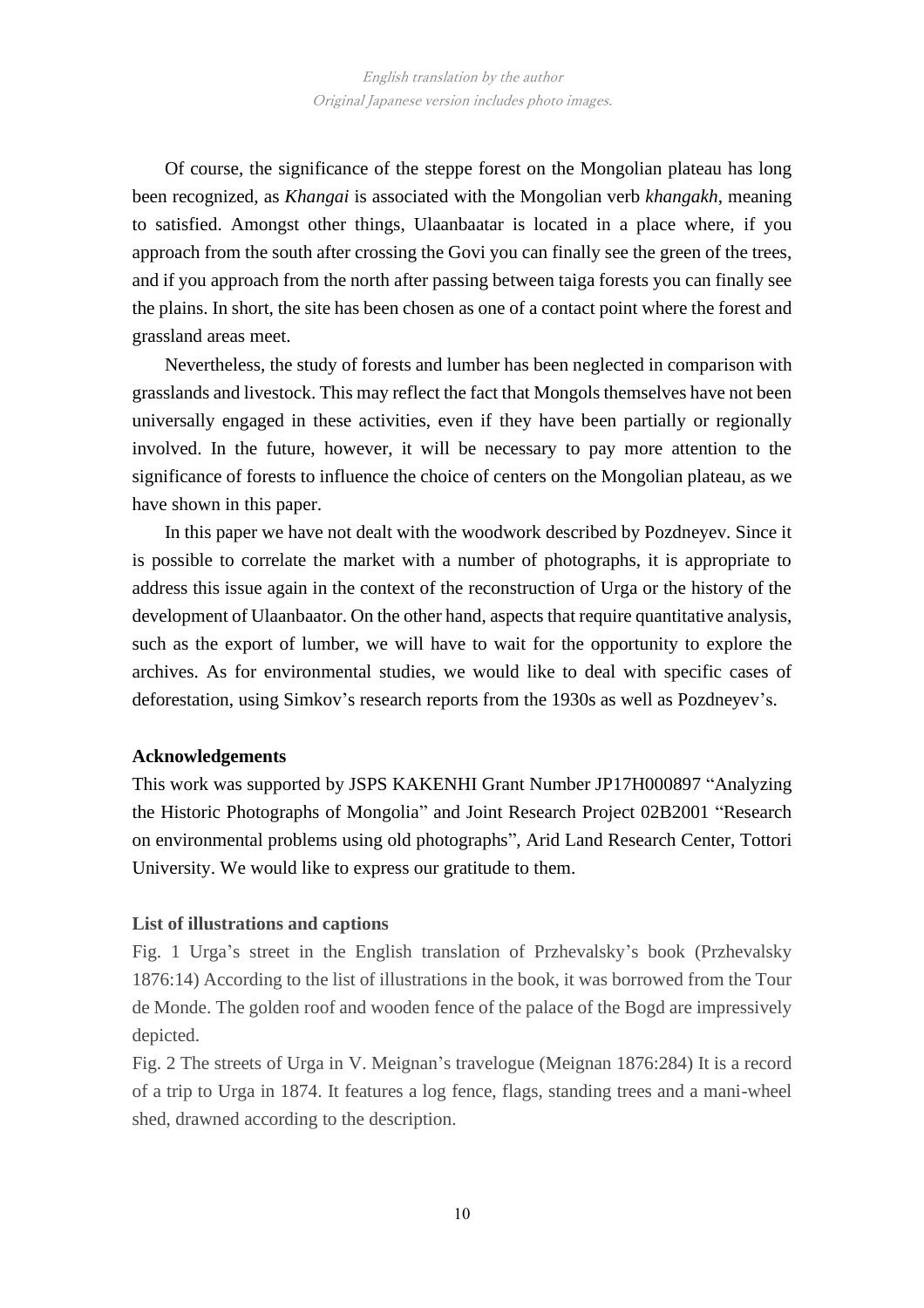Fig. 3: Enlargement of a part of the picture drawing of Urga (Manibadar 1946). In the southern part of the commercial area between the central temple territory and the Gandan temple to the west, a square chimney-like structure is depicted, which, in contrast to the photograph, is understood to be a pile of firewood.

Fig. 4: Filling and sawing works in *Mongolian one day* drawn by famous Sharav.

Fig. 5: Ulaanbaatar migration history (prepared by SUZUKI Kohei based on Teleki 2015). The satellite image is downloaded from NASA Visible Earth.

Table 1: Ulaanbaatar migration history (prepared by SUZUKI Kohei and HOTTA Ayumi based on Teleki 2015)

Photo 1: Bogd khan Palace, taken by Boyarsky in 1874. (Album of Russian Scientific Commercial Expedition to China in the collection of the National Library of Brazil, from the World Digital Library online database. https://www.wdl.org/en/item/2128/)

Photo 2: Entitled "Hamva Street in Khure (Entrance to Khure)", taken by Fyodorov in 1892 (Pozdneev 1896:98).

Photo 3: The log-wall can be seen behind "The Beggar at Urga", taken by Pälsi in 1909. (From the website of the Department of Photographic Archives of the National Library of Finland, https://www.kuvakokoelmat.fi/pictures/view/VKK156\_123)

Photo 4: Firewood piled up on the wall of the enclosure of a Han Chinese merchant's house, taken by Lushnikov, probably in 1898. Kunstkamera photo reference number 1368-112. (Chuluun and Ivanov 2015:228)

Photo 5: Prison in Urga, taken by MS Andrews, September 1919. (Image241839, American Museum of Natural History Library)

Photo 6: Two different ways of stacking firewood can be seen, taken by Lushnikov, probably in 1898. Kunstkamera photo reference number 1368-58 (Chuluun and Ivanov 2015:180-181).

Photo 7: Firewood piled up like a chimney (left), taken by the Danish doctor Krebs in the 1920s. (Brae and Chuluun 2020:119)

Photo 8: "General view of Urga (Khure) from the west", taken by Fyodorov in 1892. (Pozdneev 1896:73)

Photo 9: Thin wood is cut down and carried in. From the Mongolian Photo Archive.

Photo 10: Transporting fuel by camel, 1926, taken by the survey team photographer Clark (Image268585, American Museum of Natural History Library).

Photo 11: A pile of logs in front of the Hanjin shop, taken by Lushnikov, probably in 1898.

Kunstkamera photo reference number 1368-98 (Chuluun and Ivanov 2015:214-215).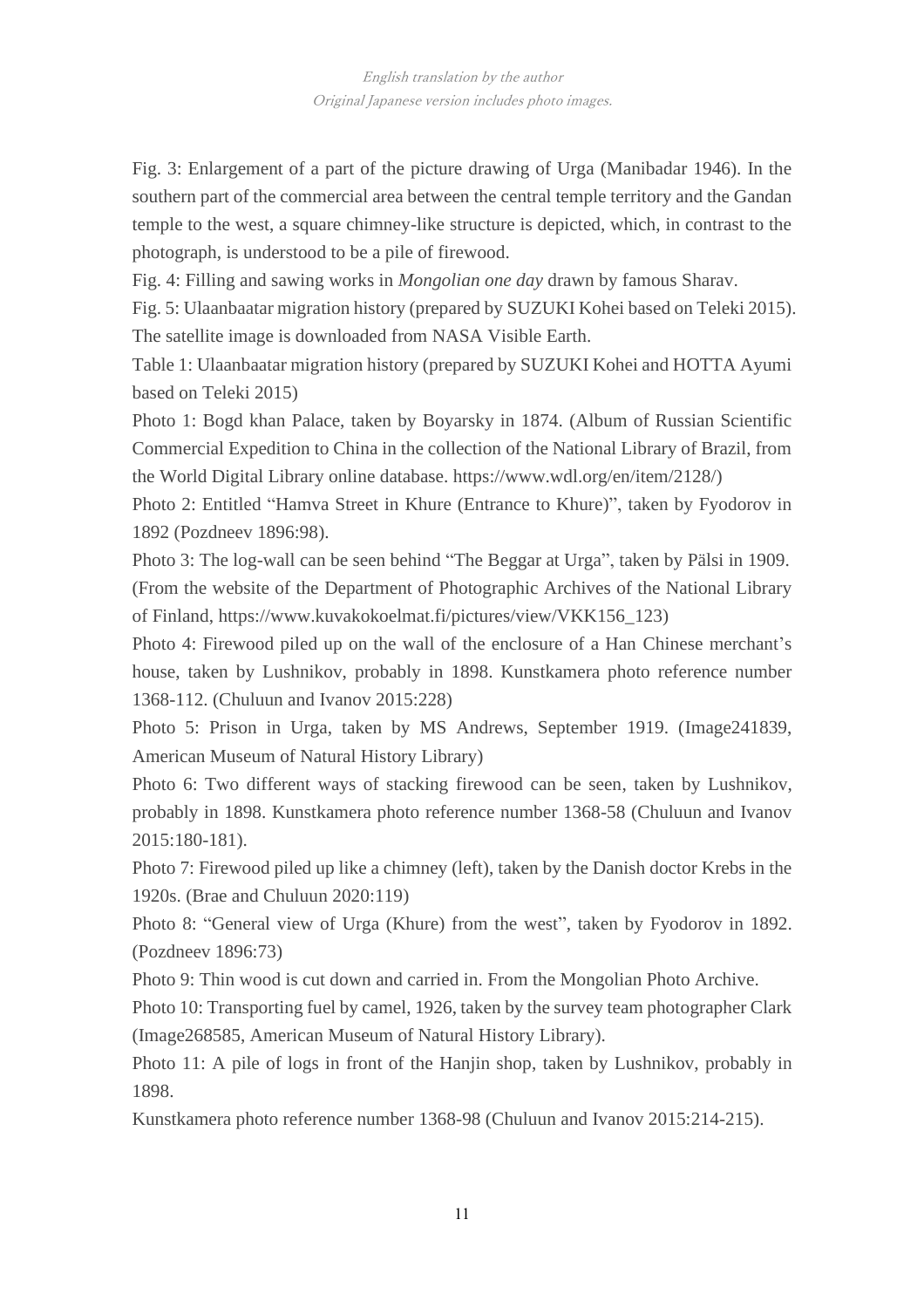Photo 12: Export of lumber by ox cart, taken by Mrs. Andrews, July 17, 1919 (Image241794, American Museum of Natural History Library).

# **References**

Andrews, R.C. (1921) *Across Mongolian Plains: A Naturalist's account of China's "Great Northwest"*. New York and London: D. Appleton and Company.

Batjargal, Z. (2007) Istinnaya lybovi k prirod e i lyudyam. (in Russian), in Konagaya, Y. et al. *A.D. Simukov Works about Mongolia and for Mongolia* vol.1 (Senri Ethnological Report 66), pp.57-60, Osaka: National Museum of Ethnology.

Brae, C. and S. Chuluun (2020) *Mongol Oron ba Mongolchuud*, vol.6, Ulaanbaatar: Admon. (in Mongolian and English)

Simukov, A.D. (2008) Zapicka obeksplyatatsileckov Ulanbatorskogo raiona. (in Russian), in Konagaya, Y. et al. *A.D. Simukov Works about Mongolia and for Mongolia* vol. 3 (2) (Senri Ethnological Report 75), pp.113-117, Osaka: National Museum of Ethnology.

Chuluun, S. and D.V. Ivanov (2015) *Mongol Oron ba Mongolchuud*, vol. 2. Ulaanbaatar: Admon. (in Mongolian and Russian)

Chuluun, S. and M.V. Matveeva (2017) *Mongol Oron ba Mongolchuud,* vol. 3, Ulaanbaatar: Admon. (in Mongolian and Russian)

Chuluun, S. et al. (2018) *Mongol Oron ba Mongolchuud*, vol. 4, Ulaanbaatar: Admon. (in Mongolian and Russian)

Chuluun, S. and B. Sue (2019) *Mongol Oron ba Mongolchuud,* vol. 5, Ulaanbaatar: Admon. (in Mongolian and English)

Idshinnorov, S. (1986) *19-20 zuunii zaag dakhi mongoliin niigem ediin zasgiin baidliin zarim asuudal,* Ulaanbaatar. (in Mongolian)

Lomakina, I.I. (1974) *Marzan Sharav* (in Russian), Moscow: Izobrazitelinoe Iskusstvo.

Maisky, I.M. (1921) *Sovremennaya mongoliya* (in Russian), Irkutsk: Gosudarstvennoe Izdatel'stvo.

Maisky, I. M. (1960) *Mongoliya Nakanune Revoliutsii* (in Russian), Moscow: Izdatel'stvo Vostochnoi Literatury.

Meignan, V. (1876) *De Paris à Pékin par terre: Sibérie - Mongolie. Ouvrage enrichi d'une carte et de quinze gravures dessinées par L. Breton d'après des croquis de l'auteur et des photographies,* Paris:Plon.

Pozdneyev, A.M. (1896–98) *Mongoliia i mongoly. Rezultaty poezdki v Mongoliiu, ispolnennoi v 1892–1893 gg.* St. Petersburg: Tipographiya imperatorskoi akademii nauk.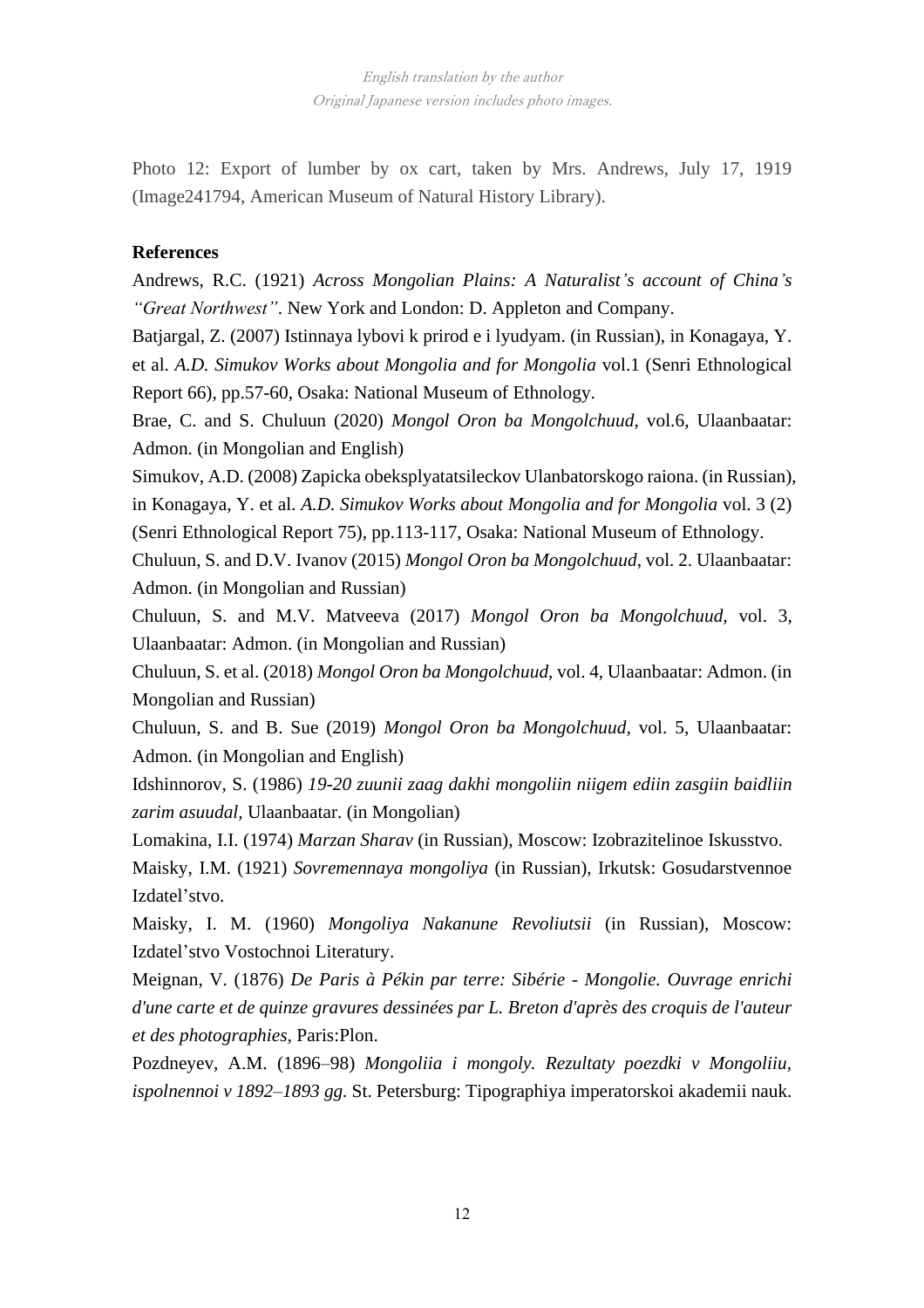Pozdneyev, A.M. (1971) *Mongolia and Mongols*; edited by John R. Krueger; translated from Russian by John Roger Shaw and Dale Plank, Bloomington: Indiana University (Indiana University publications, Uralic and Altaic series v. 61).

Przhevalsky, N.M. (1876) *Mongolia, the Tangut country, and the solitudes of northern Tibet: being a narrative of three years' travel in eastern high Asia*; translated by E. Delmar Morgan, London: Sampson Low, Marston, Searle, & Rivington.

Teleki, K. 2015 *Introduction to the Study of Urga's Heritage*, Ulaanbaatar: Admon.

Tsujimura, M. et al. (2013) Groundwater and surface water interactions in an alluvial plain, Tuul River Basin, Ulaanbaatar, Mongolia, *Sciences in Cold and Arid Regions*5- 1:126-132

Yamanaka, N. et al. 2018 *Rangeland Ecosystems of Mongolia,* Ulaanbaatar: Munkhiin Useg Co. Ltd.

Yamamura, N. et al. 2013 *The Mongolian Ecosystem Network: Environmental Issues under Climate and Social Changes*, Tokyo: Springer.

# **Reference in Japanese**

小長谷有紀(2021)「モンゴルで撮影された写真の歴史」『国立民族学博物館研究 報告』45-3:517-567.

小宮山博(2016)「モンゴル国農牧業の最近の動向」『日本とモンゴル』50-2:2- 9.

篠田雅人・森永由紀(2005)「モンゴル国における気象災害の早期警戒システムの 構築に向けて」『地理学評論』78-13:928-950.

杉田倫明(2003)「水循環プロセスと生態系との係わり--水文学からみたモンゴ ル高原」『科学』73-5:559-562.

鈴木由紀夫(2016)「気象変動とモンゴル」『日本とモンゴル』50-2:20-33.

田村憲司(2003)「モンゴル草原の土壌保全にむけて―土壌学からみたモンゴル 高原」『科学』73-5:541-544.

田村憲司(2018)「モンゴルにおける土壌の開発と保全」『国際農林業協力』40-  $4:19-24.$ 

篠田雅人・森永由紀(2005)「モンゴル国における気象災害の早期警戒システムの 構築に向けて」『地理学評論』78-13:928-950.

藤田昇(2003)「草原植物の生態と遊牧地の持続的利用―植物学からみたモンゴ ル高原」『科学』73-563-569.

藤田昇ほか(2013)『モンゴル 草原生態系ネットワークの崩壊と再生』京都大学 学術出版会。